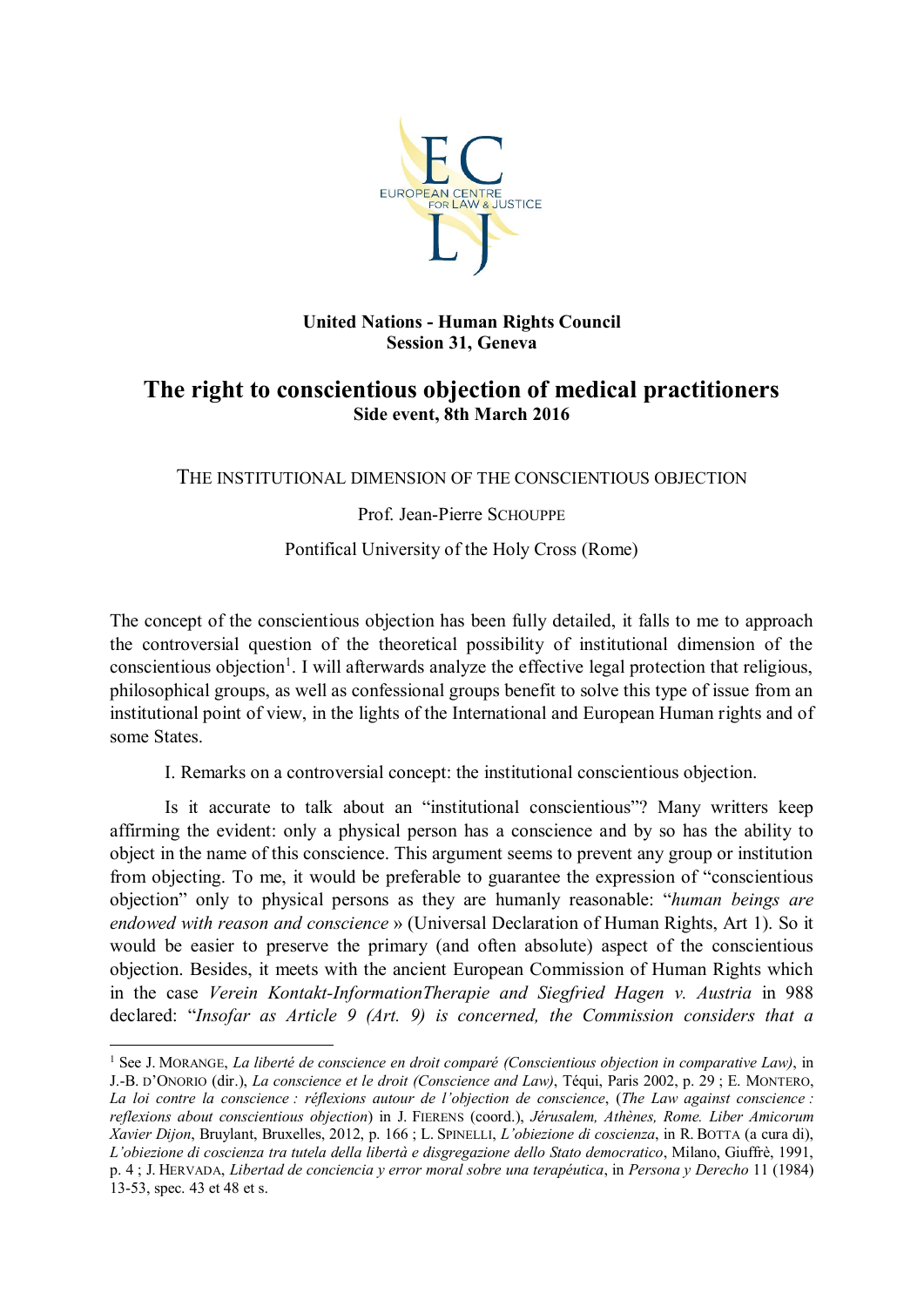### *distinction must be made in this respect between the freedom of conscience and the freedom of*  religion, which can also be exercised by a church as such"<sup>2</sup>.

But I must add that it would not be sufficient to guarantee a protection to individual freedom of conscience and religion. This insufficiency of such a protection comes from the freedom of convictional group members, that is to say religious or philosophical, in that the plenitude of the contents corresponding to the freedom of conscience, thoughts and religion shall only be infringed by considering some community group aspects. That is to say, the rights of the group itself. Therefore, the necessity of the protection of the convictionnal groups and their gravitational organizations (they are often care centers and educational centers) must be assured, they are often qualified of "tendencies" organizations or "identity"  $groups<sup>3</sup>$ .

Let us take an example: a mother is willing to give birth to her disabled child. Her love for the child to born is comforted by her conviction that she must keep her child alive, this is a personal moral conviction nourished by her religion. We can talk about a mixt motivation. How her conviction and freedom of mother will be respected if even the confessional groups she belongs to influence her to have an abortion, openly contradicting the ethical position it should have in consideration with it confessional aspect. In such a case, the necessary institutional support to make her moral and religious conviction respected will be cruelly missed. This confessional hospital will be able to give itself the aspect of a very open minded policy and argue its respect to everyone by not imposing anyone a confessional moral: in reality by doing so it would abdicate its institutional coherency and its responsibility toward patients of this confession, whose convictions would be unfairly violated. Furthermore, such a practice would not either take into consideration those coming to this hospital without particular belief but precisely because of its confessional identity. Besides, practicing an abortion might go against ethical convictions of the medical staff, who might have to collaborate against their conscience. This example shows that the individual right to conscientious objection must be combined with an institutional framework.

Therefore, it is not surprising that many jurists but also professionals from medical and educational fields recommended the acknowledgment of "institutional objections"<sup>4</sup>. Thus, ordinary teachers from Madrid, Navarro-Valls and Martínez-Torrón define this concept as "the legal recognition of conscientious objection corresponding to the institutionalized credo

 $\overline{a}$ 

<sup>2</sup> COM, *Verein Kontakt-Information-Therapie et Siegfried Hagen c. Autriche*, 12 oct. 1988, req n° 11921/86, *DR* 57, 96-97.

<sup>3</sup> This notion comes from German Law: *Tendenzbetrieb* (cf. article 81 of the Law 11 of October 1952). Also see I. RIASSETTO, « 'Entreprise de tendance' religieuse, in F. MESSNER, P.-H., PRELOT et J.-M. WOEHRLING (dir.), with the contribution of I. RIASSETTO, *Traité de droit français des religions*, 2° éd., Lexis Nexis, Paris 2013, pp. 1211-1230.

<sup>4</sup> See R. NAVARRO-VALLS – J. MARTÍNEZ-TORRÓN, *Conflictos entre conciencia y ley. Las objeciones de conciencia*, Madrid, Iustel, 2011, pp. 50, 123, 129, 147, 491 et s.; G. HERRANZ, *La objeción de conciencia de las profesiones sanitarias*, *Scripta theologica* 27 [1995/2] 557-558; F. TOLLER, *El derecho a la objeción de conciencia de las instituciones*, *Vida y Etica*, vol. 8, n. 2 (2007) 163-190, spec. 168 ; F. SUDRE, *Droit européen et international des droits de l'homme*, 8<sup>e</sup> éd., P.U.F., Paris, 2006, p. 484) ; V. TURCHI, V., *I nuovi volti di Antigone. Le obiezioni di coscienza nell'esperienza giuridica contemporanea*. Ed. Scientifiche italiane, Naples, 2009, pp. 89 et s. Also see E.L., BEDFORD, *The Concept of Institutional Conscience*, in *The National Catholic Bioethics Quarterly*, 12 [2012] 409-420; V. PRIETO, *Dimensiones individuales e institucionales de la objeción de conciencia al aborto*, in *Revista general de Derecho Canónico y Derecho Eclesiástico del Estado*, 30 [2012] 6).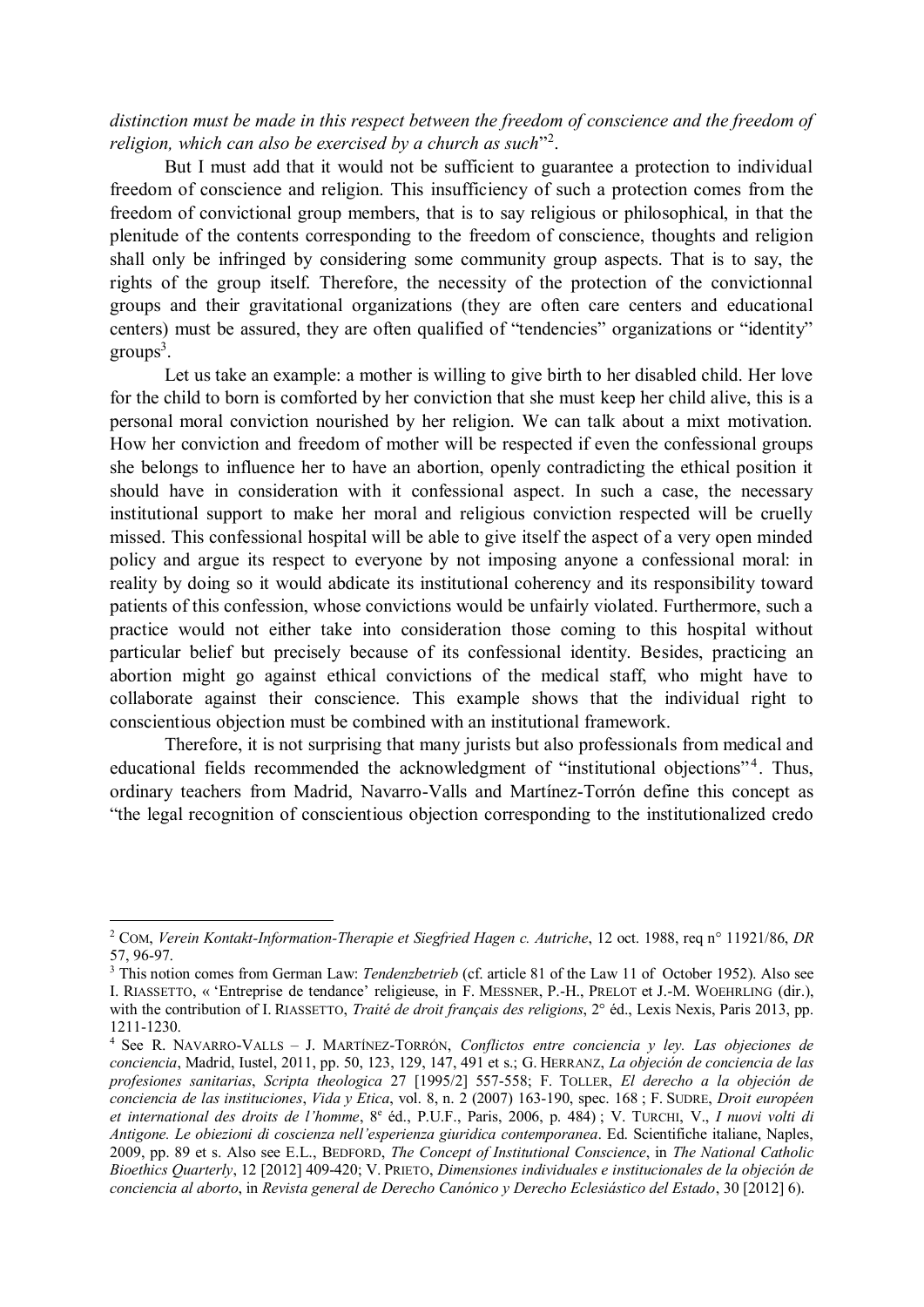in some religious confessions"<sup>5</sup>. Pope Benedict XVI also evoked the issued without fearing to give his approbation to institutional objection<sup>6</sup>.

Therefore, the nerve of the issue is not to know if such protections can be practicable or should be practiced because they already exist. The elaboration of the concept is however very important. In this respect, I will suggest the following synthesis: we are witnessing an articulation between conscience freedom, thoughts and religion of every individual (Article 9 of the European Conventiom on Human Rights) on one side, and on the other side the freedom of association (Article 11 of the European Convention on Human Rights), which assumes the acknowledgment of an ethical relative autonomy of the group. From this point of view, the respect of the identity of a religious group and a confessional organization, far from constituting a danger for the conscience of the individuals, looks more like a requirement born from the individuals, who are themselves wishing to respect their conscience which in principle correspond to the project of the institution. The identity groups, that are to be distinguished from the public entities, therefore appear to be an essential mean in order to effectively protect the individuals conscience that compose it but also a way to insure the respect the doctrinal project or the ethical code promoted by the founders of an institution.

To me, the answer to the issue is the following: if a moral entity, even if it has no soul or body, can be considered in juridical system in the same way as person is in the name of an analogy and a fiction of the law, I do not see why a confessional entity could not be considered as an "analogical extension"<sup>7</sup> of the personal conscience. Beyond the conceptual debate, to me it seems imperative to ensure the protection of this institutional right and keep working for it being attentive on the precision of the technical terms employed. From this technical and juridical point of view, the terms of "institutional conscientious" are not satisfactory even if they are used by many jurists, maybe because of its concision and the public interest on the expression. It would however be more correct to talk about identity protection clause. Thus, in Spain, the Law on Religious Freedom allows confessions to establish "*clauses of protection of their religious identity and specific character, and the*  respect to their beliefs<sup>"8</sup>. Other expressions are also acceptable but the "institutional conscientious clause" would not escape from the critic already made about the specific use of the term "conscience". Ultimately, what really matters is not the terminology but the effective protection of the consciences inside convictional groups: with is connatural to this entities. Besides, we can make the hypothesis that they will have to respect the public order to benefit from a protection. This being clarified, we can now analyze the effective protection provided to convictional groups and identity groups.

#### II. The necessary protection of confessional organizations and identity groups

1. The international and European framework

1

<sup>5</sup> Also See R. NAVARRO-VALLS – J. MARTÍNEZ-TORRÓN, *Conflictos entre conciencia y ley. Las objeciones de conciencia*, Madrid, Iustel, 2011, p. 50.

<sup>6</sup> See Benedict XVI, *Discours à l'occasion de la présentation des vœux du Corps diplomatique accrédité près le Saint-Siège*, (*Speech to the accredited diplomatic community to the Holy Seat for the wishes 2013*) 7 of January of 2013, *l'Osservatore Romano, giornale quotidiano*, 7-8 of January 2013, p. 4.

<sup>7</sup> F. TOLLER, *El derecho a la objeción de conciencia de las instituciones*, *Vida y Etica*, 8 (2007/2) 163-190, spec. 168.

<sup>8</sup> See M.J. ROCA, *Derechos confesionales y integración de las confesiones religiosas. Aspectos institucionales y personales: de la autonomía a la objeción de conciencia*, in J. FERREIRO (coord.), *Jornadas Jurídicas sobre Libertad Religiosa en España*, Ministerio de Justicia, Madrid 2008, pp. 215-242, spec. p. 228.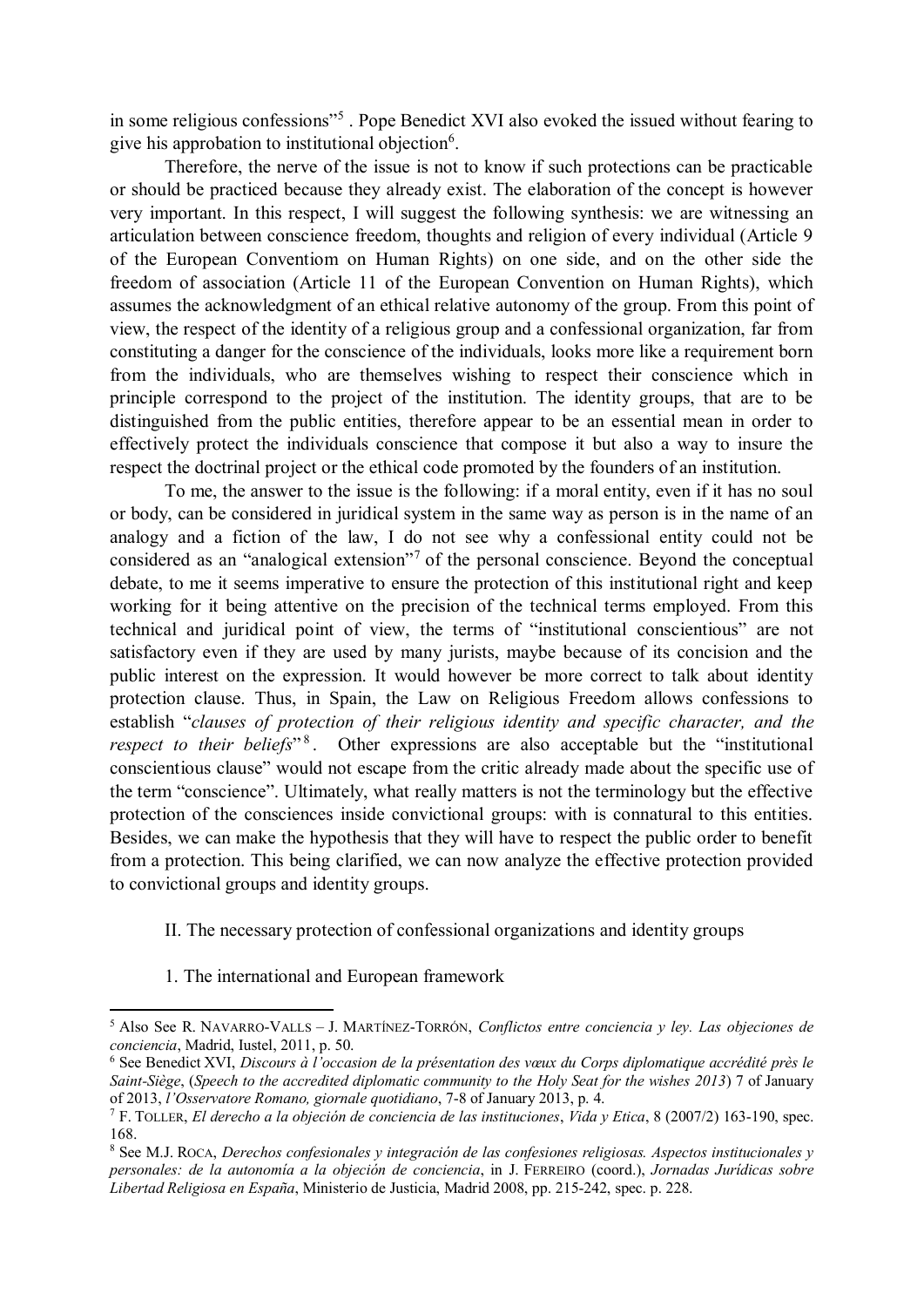The Article 18 of the *International Covenant on Civil and Political Rights* does not directly deals with the issue of conscientious objection, not more than the article 9 of the European Convention on Human Rights<sup>9</sup> who took its inspiration from the article 18 of the *Universal Declaration of Human Rights*. However, the Observation n°22 of the UN (1993) brings useful precisions: "The Pact does not explicitly mention a right to conscientious objection, but the Committee considers that such a right can be deduced from the article 18"<sup>10</sup>.

The attention of the jurisprudence regarding conscientious objection has only been considering the individual conscientious objection when related to compulsory military service (article 4  $\S$  3b ECHR)<sup>11</sup>. This objection is acknowledged but for the Court, it does not allow to refuse an alternative civil service<sup>12</sup>. The jurisprudence is blocked until the case *Bayatyan* of the Great Chamber (2011), which 18 years after the Observation n°22 of the United Nations will expressively link the conscientious objection to the corresponding disposition in the European Convention, that is to say the Article 9 of the European Convention on Human Rights on the freedom of thoughts, conscience, and religion. It thus offered new perspectives to the conscientious objection $13$ .

This jurisprudential opening was adopted simultaneously with the article 10 § 2 of the Nice Charter, inserted in Lisbon (2007) in the European Union Treaty by the article 6 of the EUT. This disposition enjoys the legal value of treaties, expressively states the possibility of a conscientious objection in term of freedom of conscience, thoughts and religion. Its formulation yet remains vague and ambiguous: "the right to conscientious objection is recognized in accordance to domestic laws encoding it"<sup>14</sup>.

In spite of its limits, the Article 10 § 2 of the Nice Charter has the huge merit of existing. Its dispositions are the normative bases for the European Jurisprudence<sup>15</sup>, but also support the States which might consider other conscientious objection.

<sup>12</sup> See, *Johansen v. Norway*, 14 of October 1985, n° 10600/83.

 $\overline{a}$ 

<sup>9</sup> Com, *Groupe d'objecteurs de conscience c. Danemark*, 7 mars 1977, req. n° 7565/76 : « Aucun droit à l'objection de conscience ne figure au nombre des droits et libertés garantis par la Convention » (Com EDH, *Grandrath c. RFA*, 23 avril 1965).

<sup>10</sup> *General Observation n° 22* (quarante-huitième session, 1993), *Compilation des commentaires généraux et Recommandations générales adoptées par les organes des traités,* U.N. Doc. HRI\GEN\1\Rev.1 (1994).

<sup>10</sup> For an overview, see J.T. MARTÍN DE AGAR, « Libertà di coscienza » in *Convenzione europea per la salvaguardia dei diritti dell'uomo e delle libertà fondamentali. La CEDU e il ruolo delle Corti* (a cura di P. GIANNITI), Zanichelli, Bologna 2015, 1115-1154.

<sup>&</sup>lt;sup>11</sup> See J.T. MARTÍN DE AGAR, « Libertà di coscienza » in *Convenzione europea per la salvaguardia dei diritti dell'uomo e delle libertà fondamentali. La CEDU e il ruolo delle Corti* (a cura di P. GIANNITI), Zanichelli, Bologna 2015, 1115-1154.

<sup>13</sup> See ECHR (Gr. Ch.), *Bayatyan v. Arménie*, 7 of July 2011, req. n° 23459/03 (voir J.-.B. WALTER, *La reconnaissance du droit à l'objection de conscience par la Cour européenne des droits de l'homme. Cour européenne des droits de l'homme (Gde Ch), arrêt Bayatyan c. Arménie, 7 juillet 2011*, in *RTDH* 23 [2012] 671- 686).

<sup>&</sup>lt;sup>14</sup> Some authors made the remark that there are two possibilities: if it is a European fundamental right, it must be recognize by the Charter but it would have been enough to add that they are encoded by domestic laws. However the terms of "in accordance" are ambiguous. The current formulation allows a relative space to subordination of the law to conscientious objection – and its acknowledgment- to the domestic legislator's will. In the second hypothesis, if the sense to give to the disposition is only a reference to domestic law, its being inserted in a fundamental Charter would be irrelevant and inappropriate. (See R. NAVARRO-VALLS – J. MARTÍNEZ-TORRÓN, *Conflictos entre conciencia y ley. Las objeciones de conciencia*, Madrid, Iustel, 2011, p. 44 ; J.T. MARTÍN DE AGAR, *Diritto e obiezione di coscienza*, in P. GIANNITI (a cura di), *I diritto fondamentali nell'Unione Europea. La Carta di Nizza dopo il Trattato di Lisbona*, Zanichelli, Bologna 2013, 985).

<sup>&</sup>lt;sup>15</sup> By European Jurisprudence, I refer to this of the two Court (in Strasburg and Luxemburg), they intimately collaborate and have a similar position regarding freedom of conscience, thoughts and religion.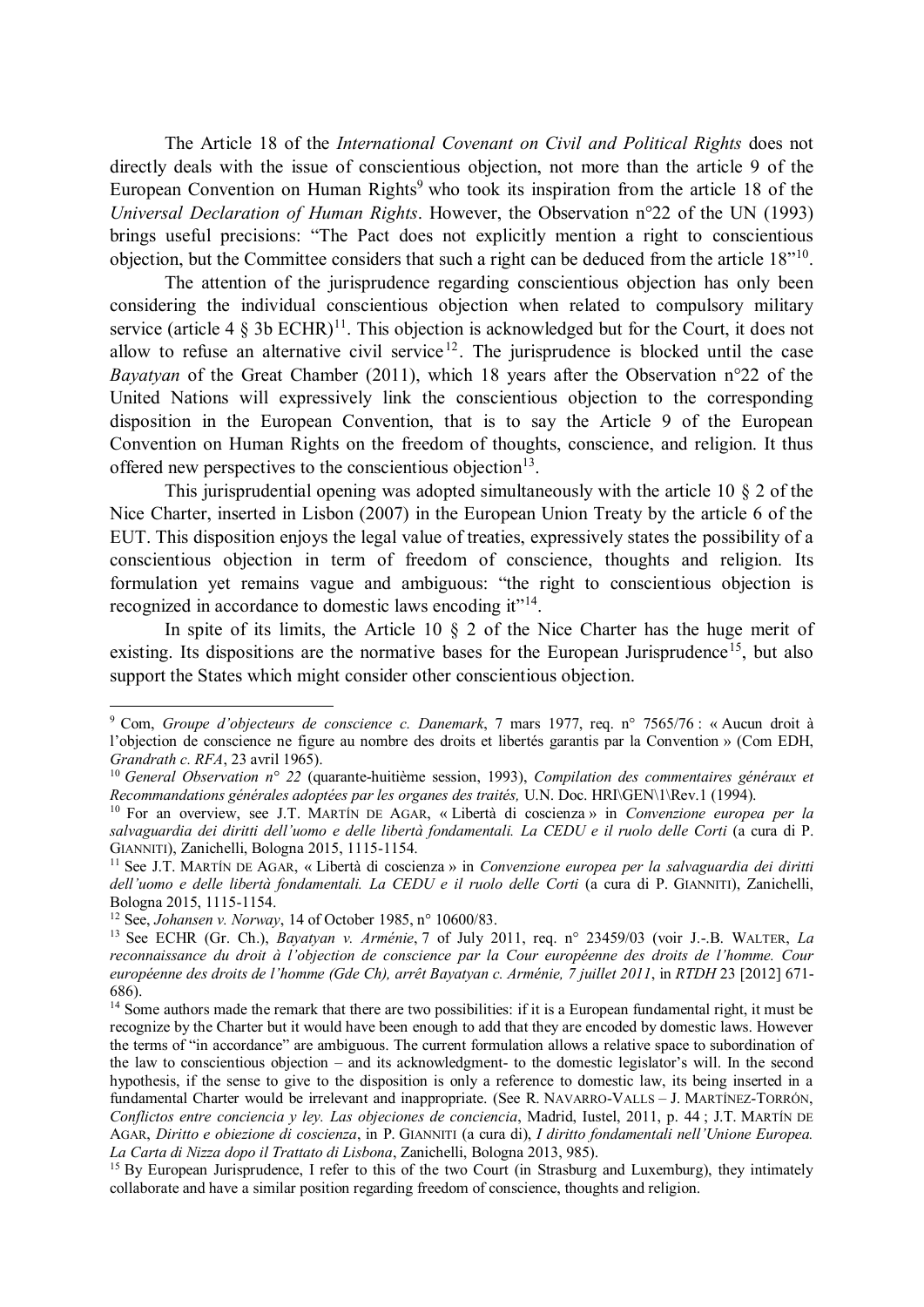In terms of soft laws, the most decisive step saw taken by the *Directive 2000/78/CE* creating a general framework in favor of equal treatment in employment and work<sup>16</sup>. The article 4 underlines the general principle of non-discrimination and also prepares a particular status for the confessional organizations allowing that some "difference of treatment" risking to be considered has constituting discriminations are not considered like so because of the specificity an identity organization. Thus, the religion aspect is being considered and is the consequence of the nature of its activities (religious activities), or the context (ecclesiastical regime in opposition with civil regime). The article 4 provides for a religious regime that justifies that religious groups or public or private organizations which ethic is based on a religion or on a conviction is allowed to require from their members or their staff an attitude of "Good Faith and loyalty toward the ethic of the organization" (Article 4, 2), which constitutes a difference of treatment from the general regime is not constitutive of an unfair discrimination (Article 4, 1).

More recently, the Resolution 1763 voted by the Parliamentary Assembly of the European Council recognized for the first time the right to conscientious objection for hospitals and health facilities in relation with abortion, euthanasia and treatments that might cause the death of a fetus or a human embryo. It encourages the European States Members while ensuring the access to cares for patients, to "guarantee the respect of the right to freedom of thoughts, conscientious and religion of the medical practitioners"<sup>17</sup>. Besides, the Article 17 of the Resolution 1728 adopted a few months before concerning the discriminations based on sexual orientation and gender identity provides for a possibility of exemption of institutions and religious organizations<sup>18</sup>.

Before analyzing the jurisprudence, it is left to mention the Guidelines of the Organization for Security and Co-operation in Europe. They prescribe that the States should take into account the conscientious objection for individuals and groups: "In many cases, individuals and groups, for conscientious reasons think difficult or morally reprehensible to comply with certain laws of general enforceability"<sup>19</sup>. Several examples of objections are given below.

The awareness of the International norms to identity protection clauses was late. The Justice Court of Luxemburg does not have a furnished jurisprudence on that field, even if it might change in the future.<sup>20</sup>

As for the European Court in Strasburg, it counts with many positive element on its side. Its contribution to the institutional ethical aspects is more in the fields of *medical cares and instruction*<sup>21</sup>. Lacking a disposition of the Convention on the conscientious objection the European Court of Human Rights first based its work on on the notion of confessional

 $\ddot{\phantom{a}}$ 

<sup>&</sup>lt;sup>16</sup> *JOCE* L 303/19, 2 of December 2000, 16-22. Its « recital » 23, 24 et 26 announce the article 4, in the line of article 17 TFUE, inheriting itself from the former Declaration n° 11 of the European Union.

<sup>17</sup> *Resolution 1763* « Le droit à l'objection de conscience dans le cadre des soins médicaux légaux » (*The right to conscientious objection in the legal medical care framework*), 7 of October 2010, n° 1 and 4.

<sup>&</sup>lt;sup>18</sup> *Resolution 1728* « Discrimination sur la base de l'orientation sexuelle et de l'identité de genre » (*Discrimination based on sexual orientation and gender identity*), 29 of April 2010.

<sup>19</sup> OSCR/ODIHR, *Guidelines for Review of Legislation Pertaining to Freedom of Religion or Belief*, 18-19 of June 2004), CDL-AD (2004) 028, p. 16 (consulted on the website http://www.osce.org/fr/odihr/119675)

<sup>20</sup> E. TAWIL, « La liberté religieuse en droit de l'Union européenne après le Traité de Lisbonne » (*Religious freedom in the European Union law*), *Annuaire Droit et Religions* 5 (2010-2011) spec. 232-233.

<sup>21</sup> See J.-P. SCHOUPPE, *La dimension institutionnelle de la liberté de religion dans la jurisprudence de la Cour européenne des droits de l'homme (The institutional dimension of freedom of religion in the ECHR jurisprudence)*, Pedone, Paris 2015, spec. pp. 369-398.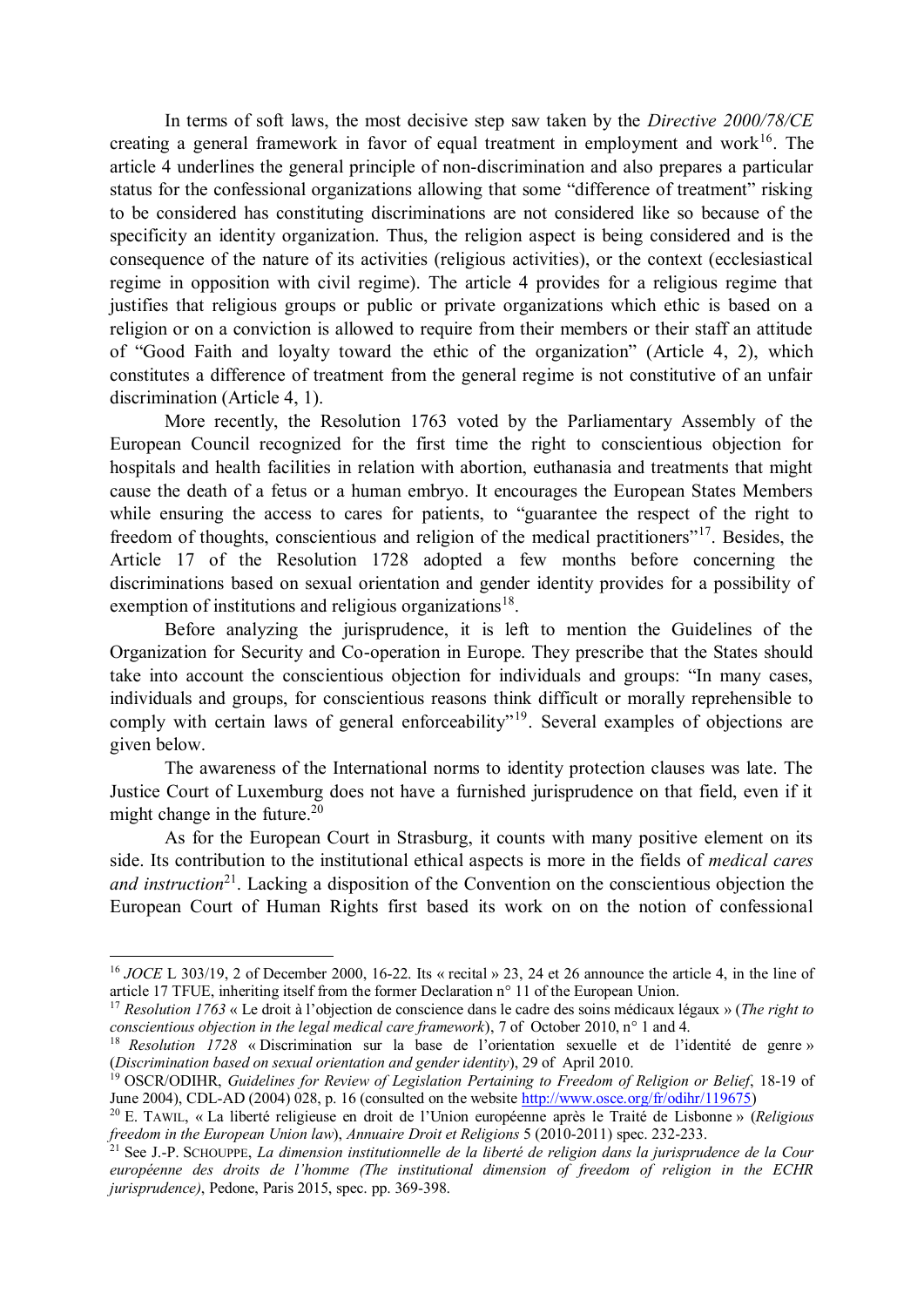organization in vigor in several States, and afterwards was able to use the Directive  $2000/78$ /CE quoted earlier<sup>22</sup>.

The Statement *Rommelfanger v. Germany* <sup>23</sup> of the former Commission opened the way: a clinic of Catholic orientation dismisses a doctor for defending abortion in the media. The Commission acknowledges that the credibility of this clinic is questioned, which justifies a duty of loyalty from the employees. It therefore states that the complaint of the doctor based on freedom of speech is ineligible.

Closer in time, in 2007, the European Court for Human Rights heard a case from Switzerland (*Abaz Dautaj*<sup>24</sup>) regarding the employment of a a-religious unemployed man as doorman of a protestant conference center. The compliant abandons his job the first day, he could not bear the atmosphere of the center which he qualifies as being "fanatically religious, racist and xenophob". The judges gave reason to the evangelical center because when he signed his work contract the compliant freely agreed to work for an organization with specific orientation in spite of his differents personal convictions, this was supposing he would assume some obligation of adaptation of behavior linked to the specificity of the place.

In the educational field, in which the jurisprudence of the European Court of Human Rights supports the rights of convictional groups to defend the doctrinal, disciplinary and ritual unity that are essential to them, two cases are to be put aside. *Lombardi Vallauri v. Italy and Martínez Fernández v. Spain.* In both cases it is about the dismissal of a teacher, university teacher in the first case and a secondary teacher in the second case, according to the doctrinal catholic orientation sustained by an arrangement having bilateral international treaty value. In the Spanish case, it is a Statement of the Great Chamber. For the Italian case, the fact that a violation was finally declared does not question the principle of institutional autonomy, but concerns a lack of verification of the conditions of a legal trial by Italy<sup>25</sup>. In the same way, the Statement *Siebenhaar v. Germany* acknowledged the right for an evangelical kindergarten to dismiss the compliant that had been hiding her activism inside the "Universal Church", of an incompatible confession with the Evangelical religion, and was therefore guilty pf a persistent lack of loyalty<sup>26</sup>.

2. The Incidence of the distinction between the public and private fields at the States level.

Before I briefly analyze the right in some European States on that matter, I would first like to say something about the system in vigor in the United States where the *Ministerial exception* is applied. Since the title VII of the Civil Right Act (1964) has been approved, this ministerial exception is admitted in the work relations inside religious groups. The famous

 $\overline{a}$ 

<sup>&</sup>lt;sup>22</sup> The Statement of the Great Chamber of the ECHR also quoted this directive from the European Union in the chapter *Fernández Martínez c. Espagne,* § 66.

<sup>23</sup> COM, *Rommelfanger v. Germany*, 6 of September 1989, n° 12242/86.

<sup>24</sup> ECHR, *Abaz Dautaj c. Suisse*, 20 of September 2007, n° 32166/05. Also see L.-L. CHRISTIANS, « Chronique de jurisprudence de la Cour européenne des droits de l'homme », *Annuaire Droit et Religions* 4 (2009-2010) 639-640.

<sup>25</sup> See J.-P. SCHOUPPE, « L'autonomie des églises en matière d'instruction dans la jurisprudence de la Cour européenne des droits de l'homme (à propos de l'arrêt [Gr. Ch.] *Fernández Martínez c. Espagne*, 12 of Juin 2014) », *RDP*, n° 2-2015, pp. 499-524.

<sup>26</sup> ECHR, *Siebenhaar c. Allemagne*, 3rd of February 2011, n° 18136/02. Voir J.-P. MARGUENAUD – J. MOULY, « Les droits de l'Homme salarié de l'entreprise identitaire », *Recueil Dalloz*, 23rd of June 2011, n° 24, 1638.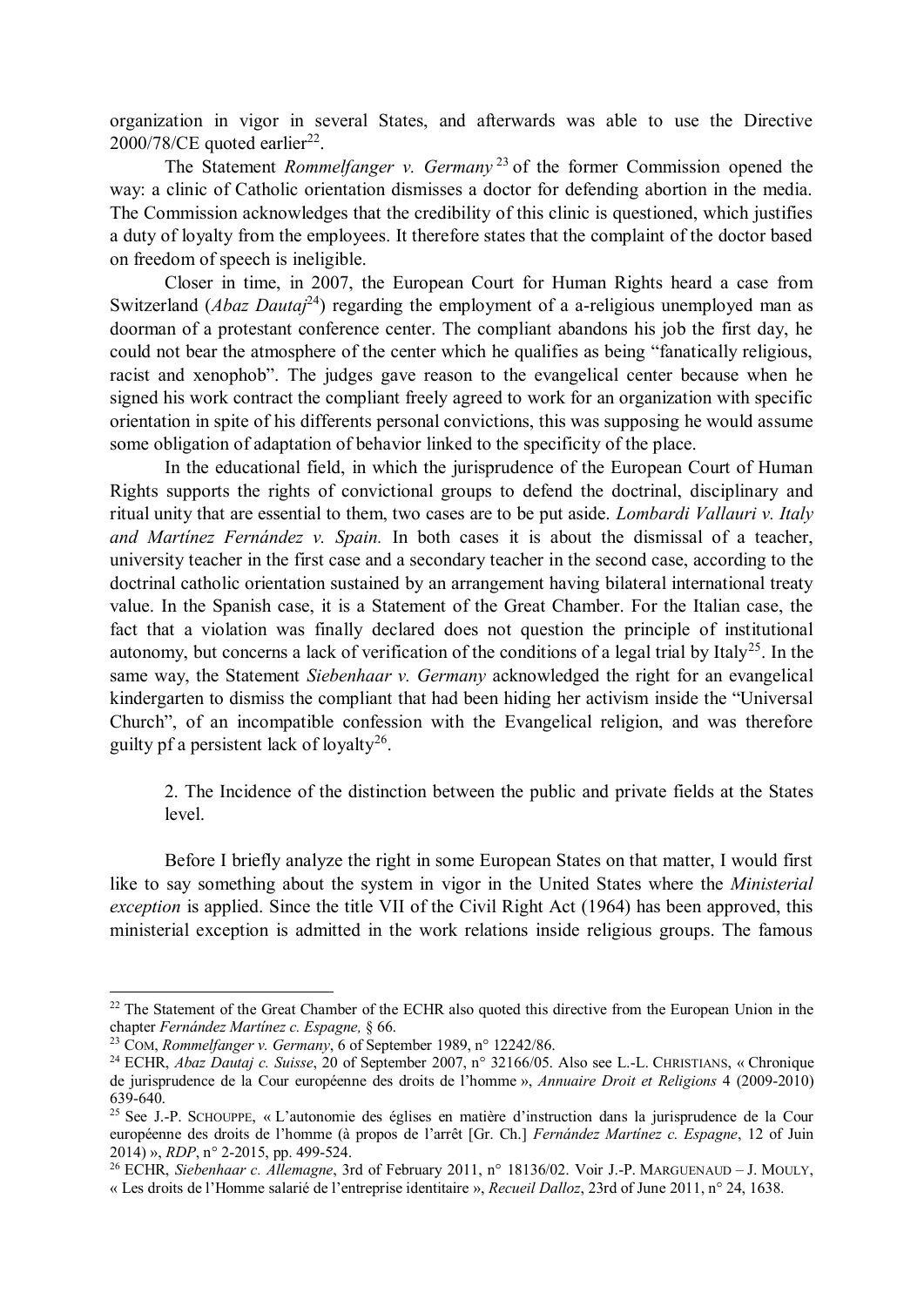Statement *Hosanna-Tabor<sup>27</sup>* (2012) therefore is not totally new. Its specific innovation is about the recognition for the first time that this ministerial exception can also be valid in front of the more recent legislation on non-discrimination, which in virtue of the mentioned exception cannot be applied when a religious group decide to dismiss one of its teacher: Madam Cheryl Perich who was teaching in this confessional institution was holding a "called teacher" position which in difference with the "lay teachers" has a religious implication. The Statement alleges that civil judges are incompetent to appreciate the motivations invoked by the religious group which could have loose its control over its minister if the decision had been different. It thus confirms the sane separation between the State and the Churches. Besides, we must underline this is about a private confessional institution. Therefore, in the United States exists the possibility of identity protection clauses for care facilities in general (institutional providers), might they be private, public or religious, but in some States, public institutions and some institutions that are not specifically religious are excluded from this possibility, it is the case in California concerning abortion<sup>28</sup>.

In Europe, the domestic laws are very different. A little minority of States refuses the conscientious objection. The major part recognizes some possibilities of objection or exemption at a constitutional or legislative level. Some accept institutional clauses, with a reference to the distinction between public and private. Thus, in France, the Constitutional Council recognized in 2001 the conscientious objection for the profit of individuals only, but it does not prevent the existence of institutional clauses<sup>29</sup>. I already give the example of the Spanish Constitution of 1978 that guarantees "the ideological, religious and cult freedom of individuals and communities". Even if this disposition does not expressively mention the objection by a group, the institutional protection has a form of an identity protection clause and benefits from an undeniable constitutional basis<sup>30</sup>. In other States, Italy for example, where there is no constitutional basis, some publicists think the legislator's intervention is imperative but others reject the requirement of a "*interposition legislatoris*" which they consider as being an unacceptable reflex of legalist positivism<sup>31</sup>. We observe a multiplication of objections including objections *secundum legem* or conscientious options, including for  $groups<sup>32</sup>$ .

 $\ddot{\phantom{a}}$ <sup>27</sup> See I. MARTÍNEZ-ECCHEVARRÍA, "La discriminazione religiosa fondata sulle leggi antidiscriminazione: un rischio giuridico ormai globale", *IE* 24 (2012), 733-744 (note *sub* CORTE SUPREMA DEGLI STATI UNITI D'AMERICA, sentenza *Hosanna-Tabor Evangelical Lutheran Church and School v. Equal Employment Opportunity Commission et al.*, 11 january 2012, n. 10-553, cit. 13 S. Ct. 694, *ibid.*, (2012) 719-732); ID., "The Protection of the Christian inspiration of medical, educational and charitable institutions: the Obamare", *ibid.*, 25 (2013) 729-751.

<sup>&</sup>lt;sup>28</sup> See PAMELA H. DEL NEGRO et STEPHEN W. ARONSON, "Practice Resource: Religious Accommodations for Employees in the Health Care Workplace", *Journal of Health & Life Sciences Law* 8 (2015/3) Pg. 72, p. 3.

<sup>&</sup>lt;sup>29</sup> For France, see P.-H. PRELOT, « Les aménagements juridiques de la liberté de religion », in F. MESSNER – P.-H. PRELOT – J.-M. WOERLING (dir.) and the contribution of I. RIASSETTO, *Traité de droit français des religions*, 2<sup>e</sup> éd., Paris, Lexis Nexis, 2013, pp. 739-783 and in I. RIASSETTO, « Clause de conscience – Droit français » in F. MESSNER (dir.), *Dictionnaire Droit des religions*, Paris, CNRS Éditions, 2010, pp. 153-155.

<sup>30</sup> See L. RUANO ESPINA, *Objeción de conciencia a la Educación para la Ciudadanía*, in *Revista General de Derecho Canónico y Ecclesiástica del Estado*, n° 17, May 2008, 58.

<sup>31</sup> For Italy, see G. DALLA TORRE, *Obiezione di coscienza* », in *Iustitia* (2009/3), 269-270 et, plus amplement, ID., *Obiezione di coscienza e valori costituzionali*, in R. BOTTA (a cura di), *L'obiezione di coscienza tra tutela della libertà e disgregazione dello Stato democratico*, Giuffrè, Milano, 1991, pp. 19-61).

<sup>32</sup> In Italy, Professor C. Cardia talks about « collective or structutal objection » (C. CARDIA, *Tra il diritto e la morale. Obiezione di coscienza e legge*, in *Stato, Chiese e pluralismo confessionale*, Rivista telematica, www.statoechiese.it, May 2009, 29 p.). For an overview of Conscientious objection see F. MANTOVANI, *Obiezione di coscienza fra presente e futuro* », in *Iustitia* 64 (2011) 151-156; V. TURCHI, V., *I nuovi volti di*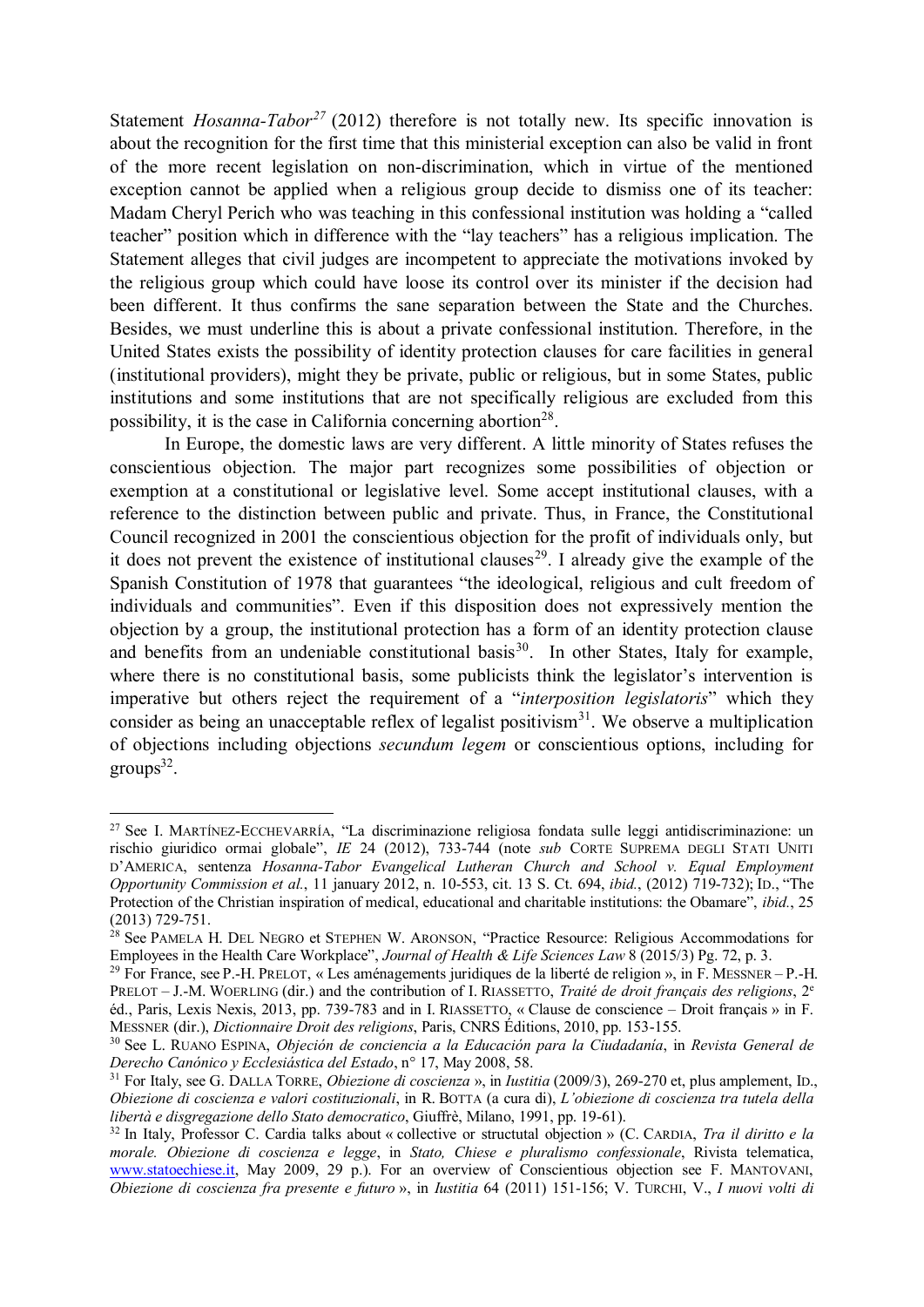About the distinction between the public and private fields I mentioned earlier, is often crucial. In many States, care facilities or private educational centers, which previously took the precaution of establishing identity protection, can prevent many problems. Thus, the Spanish system of identity protection clauses was applied several times, notably in relation with the compulsory introduction of technical method of abortion in some university programs<sup>33</sup> as well as some "education to citizenship" classes. It was imposed not only to primary and secondary public schools but also to private catholic schools integrated into the national scholarship system<sup>34</sup>, in spite of its content in opposition with the identity and educative Christian project.

To the issue of the private or public nature of identity institutions can be added the issue of the existence or not of public subventions. However, the funding mode of the organization does not have any impact on the nature of the act it is objected to. The care facilities or educational centers are dependent to the public service, which makes their situation even more complex. I do not have enough time to consider all the different status in other European States Members, however I would like to emphasis the importance of the principle of subsidiarity to justify a relative diversity among the existing solution as well as the pluralism which in each State guarantee a relative autonomy to the convictional institutions. The institutional aspects in relation with ethic must be respected, including in the framework of a public service. Thus, a university receiving funds from the States, without being a public university, could be obliged in a function of public utility, but this function should be developed respecting its own institutional specificity. Subordinating the granting of public funds to the condition of some special practices going against the identity of the center would infringe its autonomy and violate the principle of religious or philosophical pluralism. As long as the entities respect the public order, the identity protection clauses should not be ignored. This explains why a private or confessional care center shall not be forced to practice abortion or euthanasia if it is excluded those practices by an identity protection clause. However, in many States the care facilities have the legal obligation to express straight away their refusal to patients asking for such practices. If it is clear that the care facilities cannot be forced into exercising those practices, it should not either be forced to facilitate the access to a doctor agreeing to practice them (except for the therapeutic abortion, those practices can hardly be considered as being medical practices). Some legislation require such forms of cooperation which are illicit from an ethic point of view.

I will end this brief presentation by calling for a balanced development of the existing possibilities of identity protection clauses which complete institutionally the individual and primary process to conscientious objection. The convictional groups and the identity organizations are autonomous in the interpretation of their identity and the effects it has on ethic requirements. The decision to object should therefore be under their discretion in any circumstances with no other limit than public order, and above all with the guarantee that the

\* \* \*

 $\ddot{\phantom{a}}$ 

*Antigone. Le obiezioni di coscienza nell'esperienza giuridica contemporanea*. Ed. Scientifiche italiane, Naples 2009, pp. 89 et s.

<sup>33</sup> See *Boletín de Noticias Universidad de Navarra*, in Pampelune, 15 of December 2009 and, for the University Fundation of San Pablo-CEU in Madrid, *Forum Libertas*, 23 of Decembre 2009).

<sup>&</sup>lt;sup>34</sup> We can mention the « Institutional Declaration » of the University Fundation of San Pablo-CEU http://www.forumlibertas.com. Also see L. RUANO ESPINA, *Objeción de conciencia a la Educación para la Ciudadanía*, *cit*, 59).